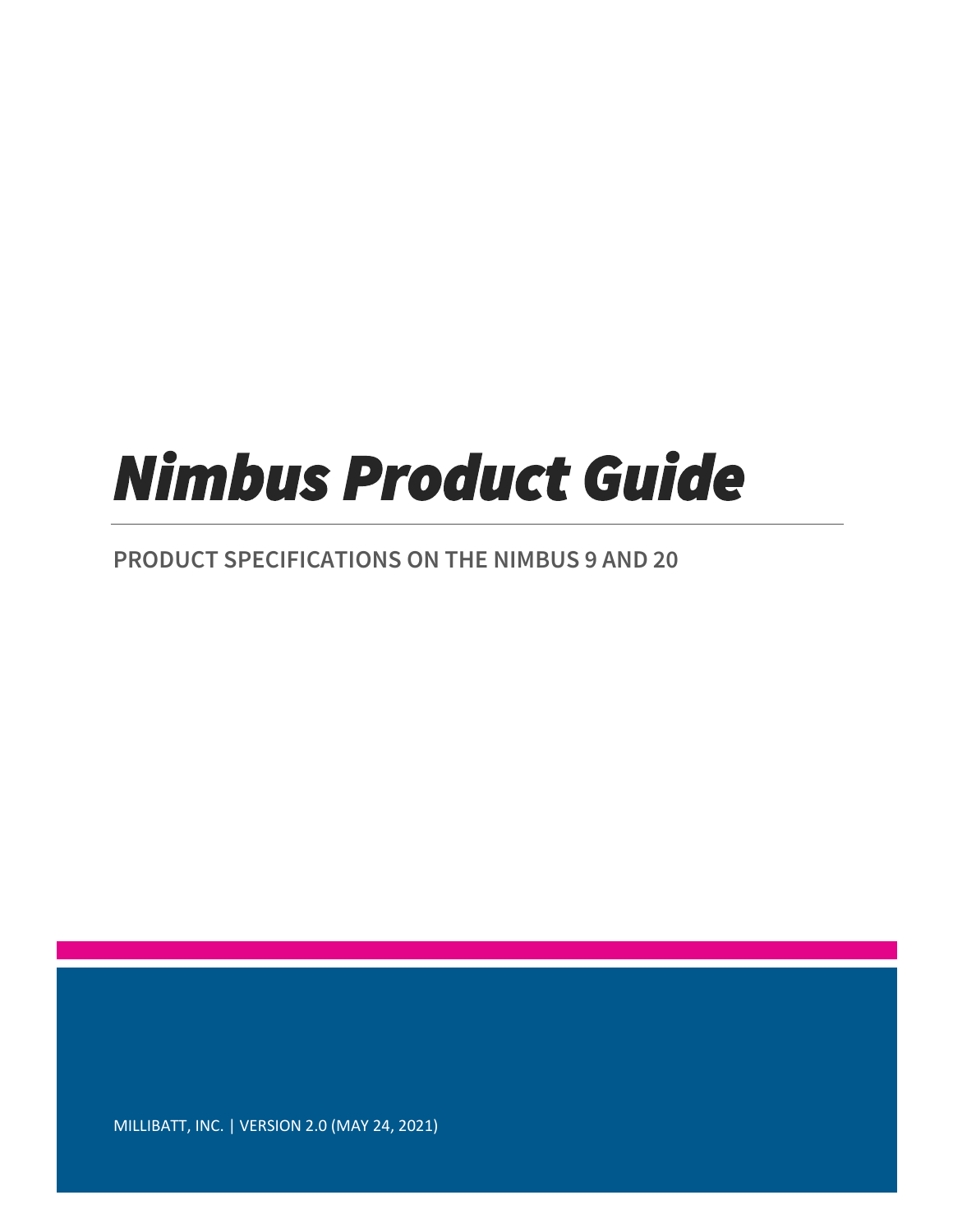

# *Nimbus 9:*

### **Dimensions (mm):**



### **Specification:**

| Nominal voltage (V)       | 3.7        |
|---------------------------|------------|
| Nominal capacity (mAh)    | 11.0       |
| Continuous standard load  | 5.0        |
| (mA)                      |            |
| Instantaneous pulse for   | 20         |
| 500ms (mA)                |            |
| Operating temperature (C) | $-20 - 60$ |

### **Discharge Characteristics:**



### **Impedance Characteristics:**



### **Charge method:**

| Method             | Constant Current +      |  |  |
|--------------------|-------------------------|--|--|
|                    | <b>Constant Voltage</b> |  |  |
| Voltage limit      | 4.2V                    |  |  |
| Charge current     | 5 mA (standard)         |  |  |
|                    | 10 mA (fast)            |  |  |
| Cut off by time    | 3 <sub>h</sub>          |  |  |
| Cut off by current | $0.05$ mA               |  |  |

Cycle life @ 0.5C/0.5C, 20°C: 500 cycles (>80% of Cini) by Q3 2021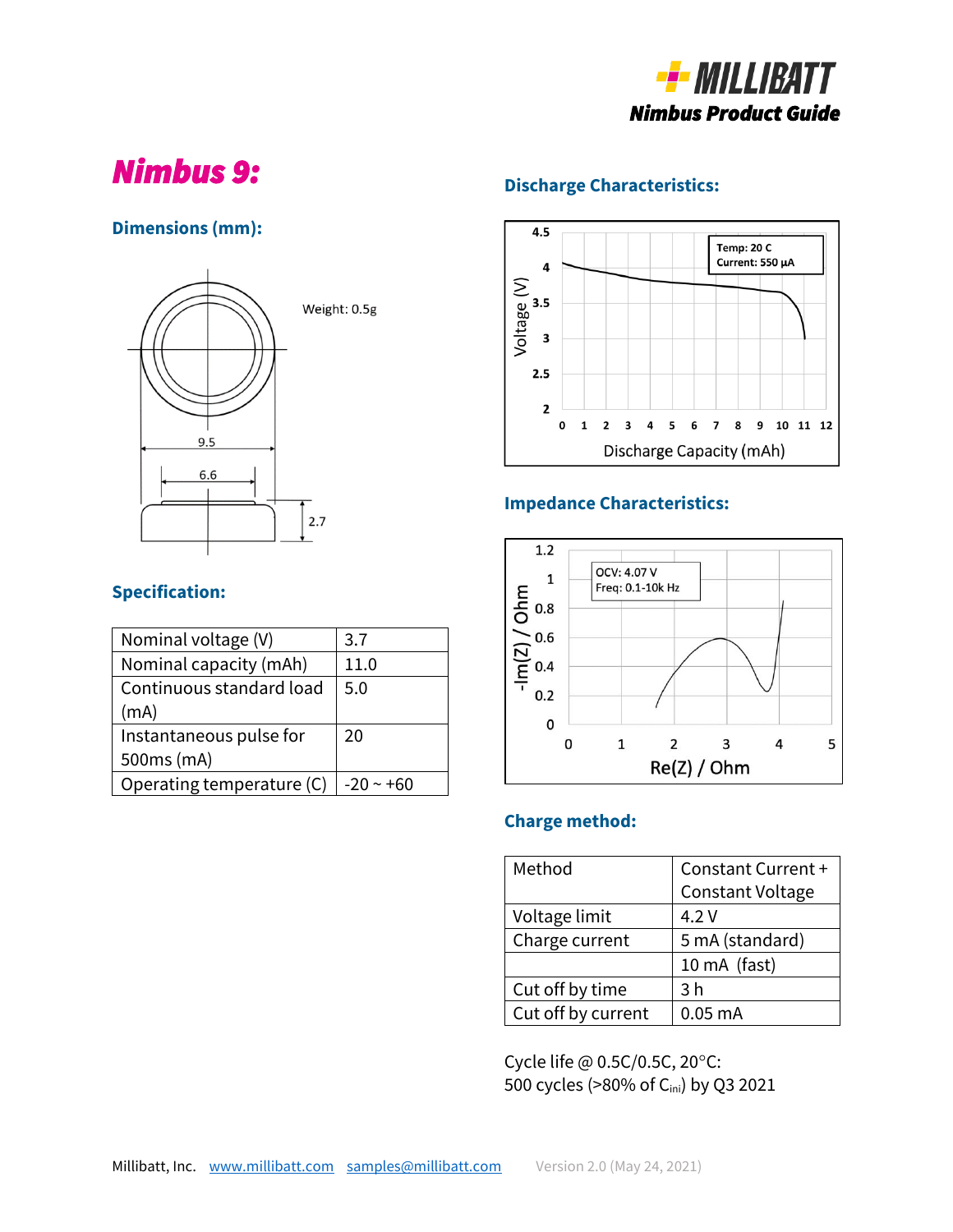

## *Nimbus 20:*

### **Dimensions (mm):**



### **Specification:**

| Nominal voltage (V)       | 3.7         |
|---------------------------|-------------|
| Nominal capacity (mAh)    | 80          |
| Continuous standard load  | 40          |
| (mA)                      |             |
| Instantaneous pulse for   | 200         |
| 500ms (mA)                |             |
| Operating temperature (C) | $-20 - +60$ |

### **Discharge characteristics:**



### **Impedance characteristics:**



#### **Charge method:**

| Method             | Constant Current +      |  |  |
|--------------------|-------------------------|--|--|
|                    | <b>Constant Voltage</b> |  |  |
| Voltage limit      | 4.2 V                   |  |  |
| Charge current     | 40 mA (standard)        |  |  |
|                    | 80 mA (fast)            |  |  |
| Cut off by time    | 3 <sub>h</sub>          |  |  |
| Cut off by current | 1.6 <sub>mA</sub>       |  |  |

Cycle life @ 0.5C/0.5C, 20°C: 500 cycles (>80% of Cini) by Q3 2021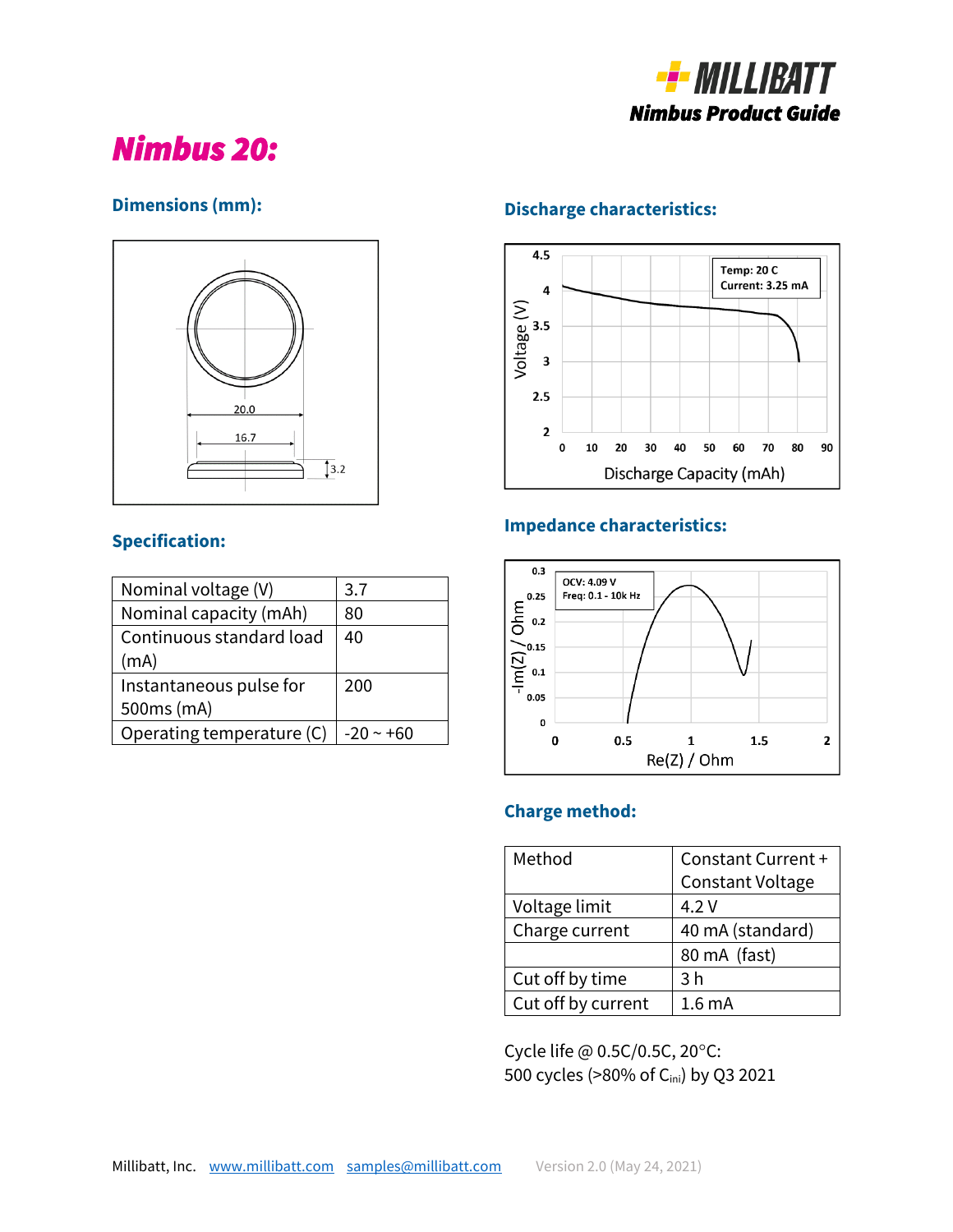

### *Nimbus – Performance Comparison 9 millimeter Coin Cells*

Millibatt's Nimbus line of coin cells are optimized for high power applications. For a detailed explanation of why high power capability is essential for wireless sensing and communication, please take a look at our white paper: Power Considerations for Wireless Sensing.

In the comparison table below, power performance is represented by internal impedance which is inversely related to power (lower impedance gives higher power). Nimbus 9 can be fully charged in 2 hours, whereas existing rechargeable coin cells in this format are rated for minimum 20 hours charging.

Comparing rechargeable coin cells with 9 mm diameter, Millibatt Nimbus 9 delivers 10x higher power (8x higher power per volume). Millibatt's manufacturing process is customizable and applicable to coin cells with diameter ranging from 4 to 20 mm and thickness from 1.6 mm to 5.4 mm. All cells listed below have a stability temperature range of -20 to +60 °C. We are currently providing Nimbus 9 samples for customer evaluation. If you are interested in other dimensions, please see the charts on the next page.

| Manufacturer | <b>Part Number Size (ø x h)</b> |                  | Nominal<br>Voltage (V) Capacity | Nominal<br>(mAh) | <b>Energy</b><br>(mWh) | Nominal  Internal Impedance   Cycles<br>(Ohm @1 kHz) | (80%<br>capacity<br>retention) |
|--------------|---------------------------------|------------------|---------------------------------|------------------|------------------------|------------------------------------------------------|--------------------------------|
| Millibatt    | Nimbus 9                        | $9.5 \times 2.7$ | 3.7                             | 11               | 40                     | 2                                                    | $200*$                         |
| Panasonic    | ML920                           | $9.5 \times 2.1$ | 3                               | 11               | 33                     | 33                                                   | 100                            |
| Seiko        | MS920SE                         | $9.5 \times 2.1$ | 3                               | 11               | 33                     | 33                                                   | 100                            |

\* 500 cycles by Q3 2021

All data measured at 20 °C